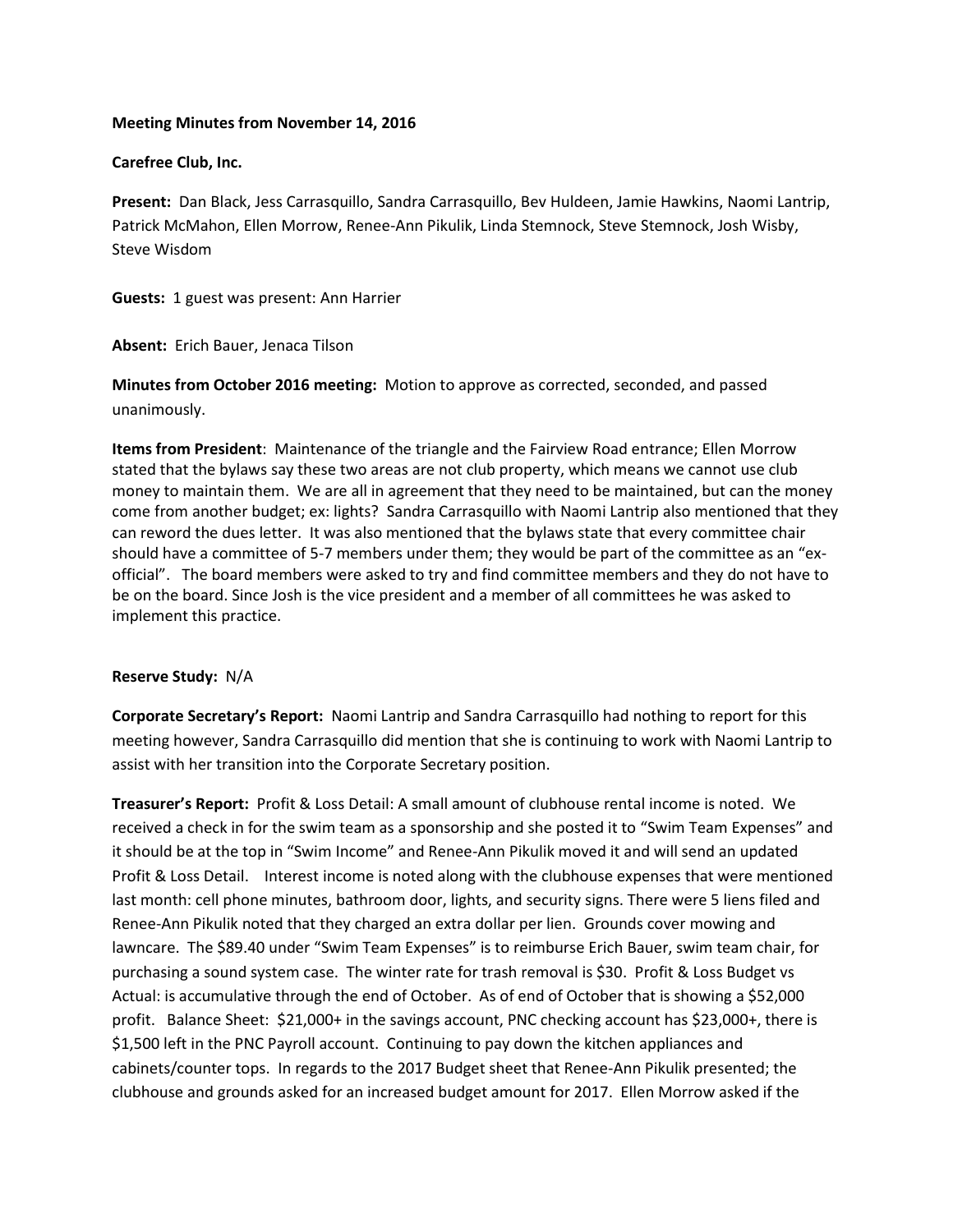clubhouse chair and grounds chair if they provided a detail list of why the increase for the 2017budget? Steve Wisdom, clubhouse chair, explained that right now he is breaking even and there is a need for updates and the 4 picnic tables need replaced. Jess Carrasquillo, grounds chair, stated that last years' grounds budget was cut by 50% and the \$5,000 just covers lawn maintenance and nothing else. He needs to have at least 1 dead tree cut down and possibly others and would like to be able to maintain our grounds at a higher standard. Renee-Ann Pikulik passed out a "Capital Expenditures – 2017" document that states the following:

**Majority of Board quorum for up to 5% of total annual maintenance assessment: \$7522.50 Max 2/3 Majority of Board of Directors for capital expenditures between 5-10%: \$15,045.00 Max 2/3 Majority of Members for capital expenditures over 10%**

**Basketball Courts – Recoating: \$13,750.00 Tennis Courts – Recoating: \$12,833.00 Replace Pool Filters: \$10,000.00 Pool Painting/Striping: \$15,000.00 TOTAL 2017 Capital Expenditures: \$51,633.00**

For the pool Filter items, Linda Stemnock stated that they're not replacing the pool filters, but they are replacing the sand and doing internal repairs. It was asked: Will the total of \$51,633 in Capital Expenditures be coming out of the reserves money. Renee-Ann Pikulik explained that we have that amount in our saving acct now. A Motion was made to accept the "2017 Budget" with the amendment to be accepted, seconded, and unanimously passed. A Motion was made to accept the proposed "Capital Expenditures-2017" to be accepted, seconded, and unanimously passed. A motion to move money from the "Corporate General" (the \$20,000 set aside for reserves) and move it to "Audit Expense", which will be a new line item on the Profit and Loss document to cover audit expenses was approved, seconded, and passed; 11 yes/2 no. Renee-Ann Pikulik will be adding the new line item "Audit Expense" to the Profit and Loss document. It was also noted that Renee-Ann Pikulik needs to go to the banks to remove Jess Carrasquillo and add Ellen Morrow. A motion to grant other board members, who want view access for bank statements only was accepted, seconded, and passed; 12 yes/1 no. Josh Wisby suggested getting quotes as soon as possible for capital expenditures items (basketball courts, tennis courts, pool filter repairs and pool painting). A motion for the October financial reports to be accepted, seconded, and passed unanimously.

#### **Committee Reports**

**Pool:** Linda Stemnock said the concession stand lighting was replaced and she would like to use the remainder of the money to order new trash cans to be in compliance with the health department.

**Grounds:** Jess Carrasquillo pulled the weeds and pulled stumps that were growing in the fencing. He will be taking the nets down from both the basketball and tennis courts prior to winter. He also wants to take the dead ash tree down and was quoted a bid of \$1,250, which includes hauling the wood away